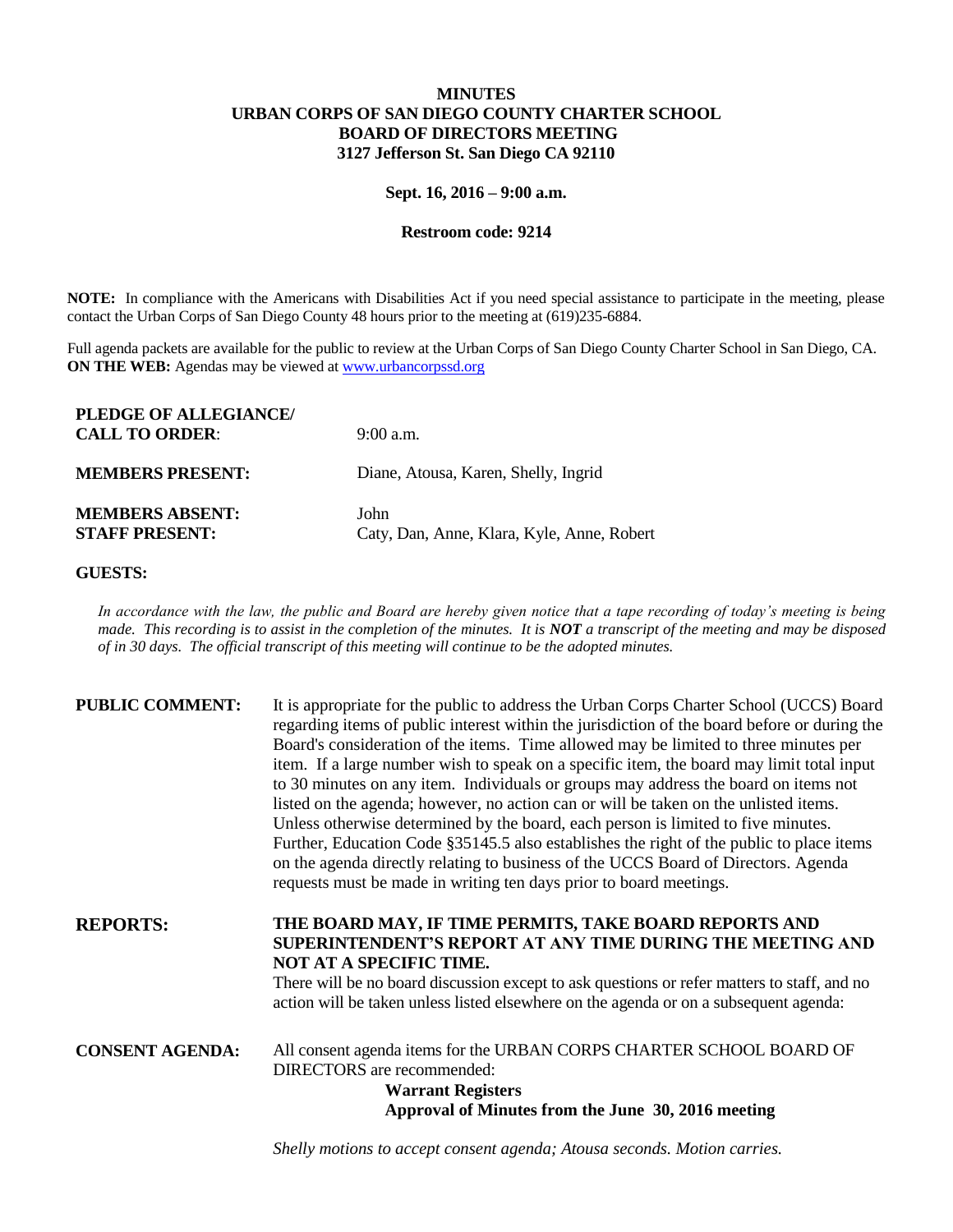| <b>INFORMATIONAL</b><br><b>ITEMS:</b> | Caty Eckland presents a discussion and handouts of CalSTRS-CalPERS and increased<br>costs unable to be covered by system. A number of factors have contributed to STRS<br>systems unfunded liability. There has been no rate increase on STRS, benefits went up,<br>contributions went down, State cannot pay out all pension 30 years out, and so and in<br>question is how the State can cover this unfunded liability and looking to the Governor to<br>solve. PRS is the largest pension plan system in the Country. It is and has historically been<br>stronger than STRS, as more investment flexibility but lately return on investment is down<br>and benefits are up which could create funding gaps in the future.             |
|---------------------------------------|------------------------------------------------------------------------------------------------------------------------------------------------------------------------------------------------------------------------------------------------------------------------------------------------------------------------------------------------------------------------------------------------------------------------------------------------------------------------------------------------------------------------------------------------------------------------------------------------------------------------------------------------------------------------------------------------------------------------------------------|
| <b>OLD BUSINESS:</b>                  | Resolving Financial Conflict of Interest Matters with UCO and UCCS                                                                                                                                                                                                                                                                                                                                                                                                                                                                                                                                                                                                                                                                       |
|                                       | Board discusses a recap of reasons why Diane Chalmers stepped down from UCO<br>Board service and Ingrid stepped down as UCCS Vice President in order to rectify<br>conflict if interest concerns. Ingrid remains on both boards and will not be voting on<br><b>UCCS</b> financial matters.                                                                                                                                                                                                                                                                                                                                                                                                                                              |
| <b>NEW BUSINESS:</b>                  | 1. Action Item — Approval of Unaudited Actuals for $2015 - 2016$                                                                                                                                                                                                                                                                                                                                                                                                                                                                                                                                                                                                                                                                         |
|                                       | Caty presents financials and Unaudited Actuals with end of year projected at 240<br>ADA. Same as projected except ended with a reserve from EPA, Prop 39, and<br>lottery; Prop 39 funding is reflected and will go down for FY 2016-17, and a few<br>assets were purchased. Prop 55 would continue Prop 30 funding. Atousa motions to<br>approve Unaudited Actuals. Karen seconds. Ingrid recuses herself from discussion<br>and the vote. Motion carries.                                                                                                                                                                                                                                                                               |
|                                       | 2. Action Item — Nomination for Vice President                                                                                                                                                                                                                                                                                                                                                                                                                                                                                                                                                                                                                                                                                           |
|                                       | Shelly and Atousa are both nominated for Vice President position. Shelly declines to<br>accept and motions to nominate Atousa. Karen seconds. Motion carries and Atousa<br>is named Board VP.                                                                                                                                                                                                                                                                                                                                                                                                                                                                                                                                            |
|                                       | 3. Action Item—Approval of Revised RFEP (Re-Classification Fluent English<br>Proficiency) Policy                                                                                                                                                                                                                                                                                                                                                                                                                                                                                                                                                                                                                                         |
|                                       | UCCS has revised its RFEP policy. The main change is a shift to a Structural<br>English Immersion (SEI) approach for ELLs. This provides those who needs more<br>language acquisition via SEI before moving into regular classes. Discussion of ELL<br>population with stats is presented and other techniques and software utilized. UCCS<br>holds mandatory 4-5 class for ELLs. Karen motions to accept the RFEP. Atousa<br>seconds. Motion carries.                                                                                                                                                                                                                                                                                   |
| <b>PRINCIPAL'S</b><br><b>REPORT:</b>  | The Dean of Education, Dan Thomas reports on activities and other matters including an<br>update on SB740 Brown Act/conflict of interest issue being resolved. New to the school are<br>hi-tech Promethean interactive smart boards with touch screen and sound system.<br>(Ingrid requests tour and demonstration of white boards.) Dan explains Prop 39 eneregy<br>efficiency upgrades are in process and what it means for the school. Vista enrollment is<br>way up; UCCS will expand meals program and send desks and chrome books there. UCCS<br>has implemented "Professional Leaning Communities" model. Tiffany i\n Vista is school-<br>wide curriculum coach and visit other locations for review and assistance, helping UCCS |

*achieve improved learning delivery. There were 30 placements achieved for ETP Program,*